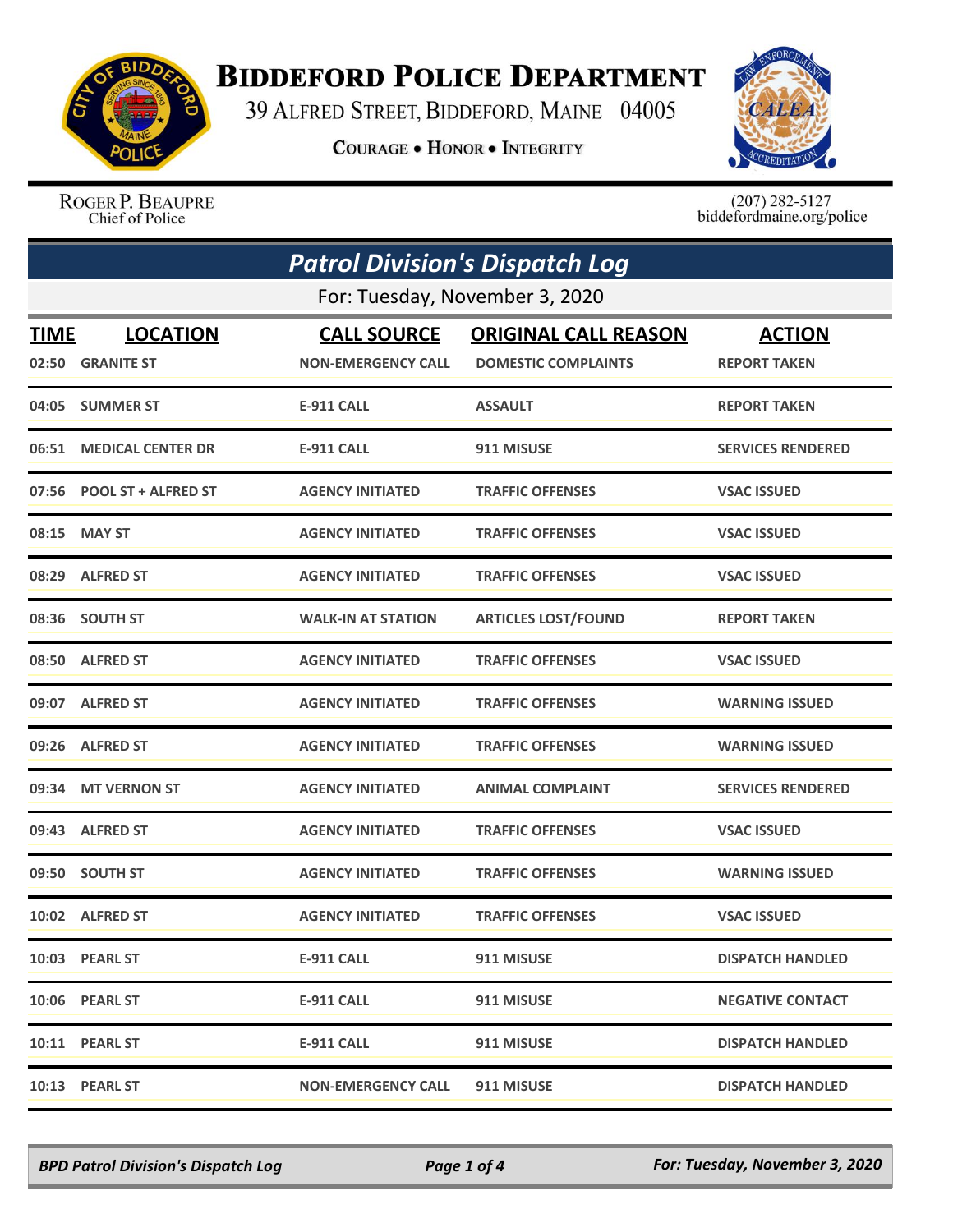| <b>TIME</b> | <b>LOCATION</b>               | <b>CALL SOURCE</b>        | <b>ORIGINAL CALL REASON</b>        | <b>ACTION</b>                |
|-------------|-------------------------------|---------------------------|------------------------------------|------------------------------|
| 10:32       | <b>JOSHUA DR</b>              | <b>AGENCY INITIATED</b>   | <b>PAPERWORK</b>                   | <b>PAPERWORK NOT SERVED</b>  |
| 10:38       | <b>COMMERCIAL ST</b>          | <b>NON-EMERGENCY CALL</b> | <b>FUEL BURN OFF</b>               | <b>NO ACTION REQUIRED</b>    |
|             | 10:49 WEST ST                 | <b>AGENCY INITIATED</b>   | <b>TRAFFIC OFFENSES</b>            | <b>VSAC ISSUED</b>           |
| 11:08       | <b>JOSHUA DR</b>              | <b>AGENCY INITIATED</b>   | <b>PAPERWORK</b>                   | <b>PAPERWORK SERVED</b>      |
|             | 11:09 SOUTH ST + RIVER RD     | <b>AGENCY INITIATED</b>   | <b>TRAFFIC OFFENSES</b>            | <b>WARNING ISSUED</b>        |
|             | 11:29 GUINEA RD               | <b>AGENCY INITIATED</b>   | <b>TRAFFIC OFFENSES</b>            | <b>WARNING ISSUED</b>        |
|             | 11:35 ELM ST                  | <b>NON-EMERGENCY CALL</b> | <b>ARTICLES LOST/FOUND</b>         | <b>REPORT TAKEN</b>          |
|             | 11:38 WEST ST                 | <b>AGENCY INITIATED</b>   | <b>TRAFFIC OFFENSES</b>            | <b>VSAC ISSUED</b>           |
|             | 11:38 ALFRED ST               | <b>NON-EMERGENCY CALL</b> | <b>ARTICLES LOST/FOUND</b>         | <b>SERVICES RENDERED</b>     |
| 11:53       | <b>MAY ST</b>                 | E-911 CALL                | <b>MEDICAL W/ ASSIST</b>           | <b>TRANSPORT TO HOSPITAL</b> |
| 11:55       | <b>GEORGE ST</b>              | <b>WALK-IN AT STATION</b> | <b>PAPERWORK</b>                   | <b>SERVICES RENDERED</b>     |
| 12:09       | <b>WENTWORTH ST</b>           | <b>AGENCY INITIATED</b>   | <b>PAPERWORK</b>                   | <b>PAPERWORK SERVED</b>      |
| 12:54       | <b>BRADBURY ST + CUTTS ST</b> | <b>NON-EMERGENCY CALL</b> | <b>BURGLARY OF A MOTOR VEHICLE</b> | <b>NO ACTION REQUIRED</b>    |
| 12:59       | <b>MAIN ST</b>                | <b>E-911 CALL</b>         | <b>SUSPICION</b>                   | <b>SERVICES RENDERED</b>     |
|             | 13:07 TIGER WAY               | <b>NON-EMERGENCY CALL</b> | <b>JUVENILE OFFENSES</b>           | <b>NO ACTION REQUIRED</b>    |
|             | 13:22 HILL ST                 | <b>AGENCY INITIATED</b>   | <b>TRAFFIC OFFENSES</b>            | <b>VSAC ISSUED</b>           |
|             | 13:22 ELM ST                  | <b>WALK-IN AT STATION</b> | <b>ANIMAL COMPLAINT</b>            | <b>SERVICES RENDERED</b>     |
|             | 13:35 ALFRED ST + RAY ST      | <b>AGENCY INITIATED</b>   | <b>TRAFFIC OFFENSES</b>            | <b>WARNING ISSUED</b>        |
|             | 13:35 GEORGE ST               | <b>WALK-IN AT STATION</b> | FRAUD / SCAM                       | <b>REPORT TAKEN</b>          |
|             | 13:36 WESTFIELD ST            | <b>E-911 CALL</b>         | <b>DOMESTIC COMPLAINTS</b>         | <b>REPORT TAKEN</b>          |
|             | 13:56 ANDREWS RD              | E-911 CALL                | 911 MISUSE                         | <b>NO ACTION REQUIRED</b>    |
|             | 14:02 GRANITE ST              | <b>WALK-IN AT STATION</b> | <b>FRAUD</b>                       | <b>REPORT TAKEN</b>          |
|             | 14:12 HILLS BEACH RD          | E-911 CALL                | 911 MISUSE                         | <b>WARNING ISSUED</b>        |
|             | 14:21 ALFRED ST               | <b>AGENCY INITIATED</b>   | <b>TRAFFIC OFFENSES</b>            | <b>WARNING ISSUED</b>        |
|             | 15:09 ALFRED ST               | <b>NON-EMERGENCY CALL</b> | <b>ARTICLES LOST/FOUND</b>         | <b>SERVICES RENDERED</b>     |

*BPD Patrol Division's Dispatch Log Page 2 of 4 For: Tuesday, November 3, 2020*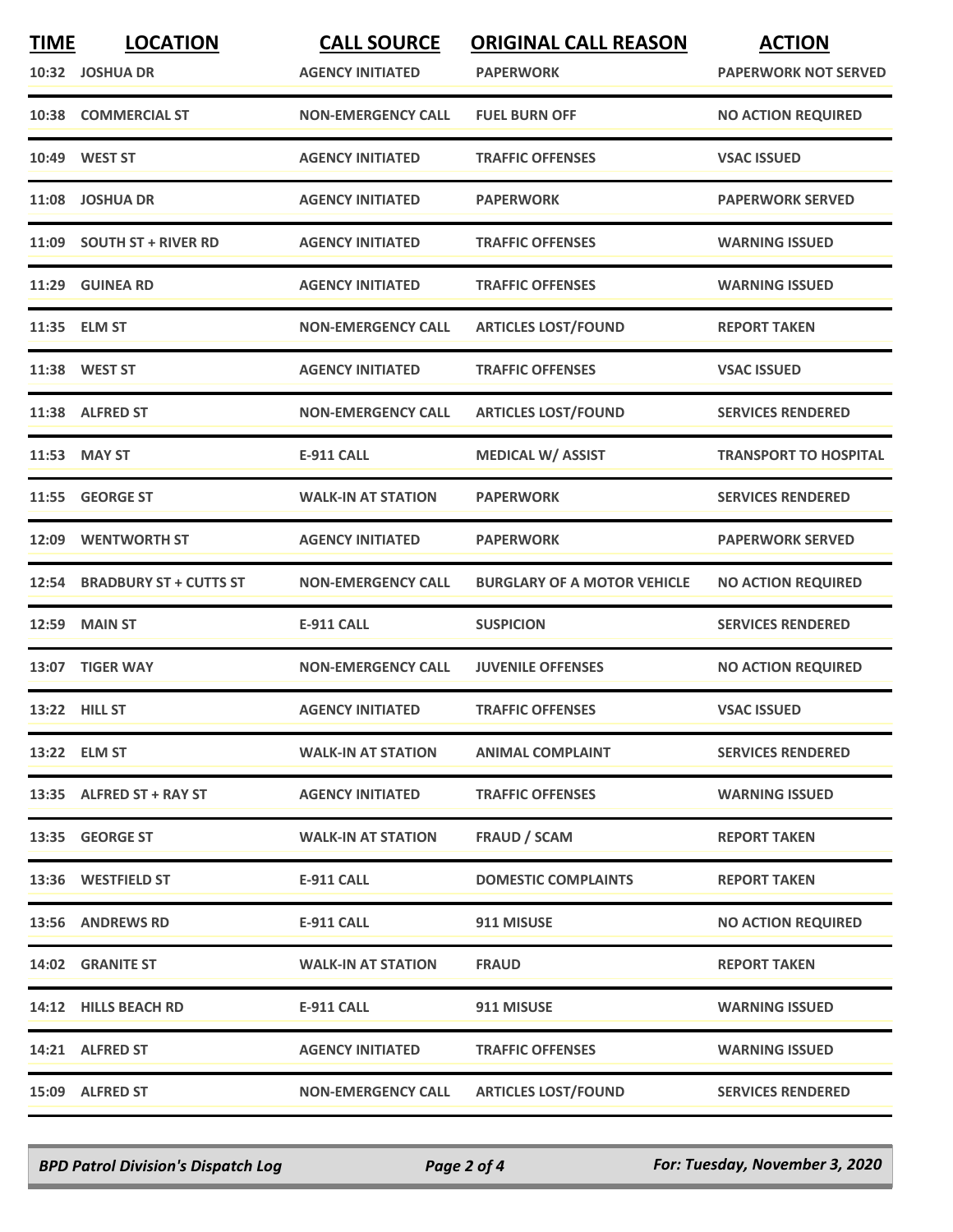| <b>TIME</b><br>15:09 | <b>LOCATION</b><br><b>SOUTHGATE AVE</b>                            | <b>CALL SOURCE</b><br><b>NON-EMERGENCY CALL</b>                | <b>ORIGINAL CALL REASON</b><br><b>MESSAGE DELIVERY</b>                                    | <b>ACTION</b><br><b>SERVICES RENDERED</b> |
|----------------------|--------------------------------------------------------------------|----------------------------------------------------------------|-------------------------------------------------------------------------------------------|-------------------------------------------|
|                      | 15:24 WINDSOR LN                                                   | <b>NON-EMERGENCY CALL</b>                                      | <b>CRIMINAL MISCHIEF</b>                                                                  | <b>REPORT TAKEN</b>                       |
|                      | 15:41 ALFRED ST                                                    | <b>AGENCY INITIATED</b>                                        | <b>TRAFFIC OFFENSES</b>                                                                   | <b>WARNING ISSUED</b>                     |
|                      | 15:53 WATER ST + SULLIVAN ST                                       | <b>AGENCY INITIATED</b>                                        | <b>TRAFFIC OFFENSES</b>                                                                   | <b>WARNING ISSUED</b>                     |
|                      | 15:54 ALFRED ST                                                    | <b>AGENCY INITIATED</b>                                        | <b>ARTICLES LOST/FOUND</b>                                                                | <b>REPORT TAKEN</b>                       |
|                      | 16:12 BACON ST                                                     | <b>E-911 CALL</b>                                              | 911 MISUSE                                                                                | <b>DISPATCH HANDLED</b>                   |
|                      | 16:14 POOL ST                                                      | <b>E-911 CALL</b>                                              | 911 MISUSE                                                                                | <b>CALL TRANSFERRED</b>                   |
|                      | 16:15 FRANKLIN ST                                                  | <b>WALK-IN AT STATION</b>                                      | <b>ARTICLES LOST/FOUND</b>                                                                | <b>SERVICES RENDERED</b>                  |
| 16:18                | <b>MAIN ST + ELM ST</b>                                            | <b>AGENCY INITIATED</b>                                        | <b>ASSIST OTHER AGENCY</b>                                                                | <b>NEGATIVE CONTACT</b>                   |
|                      | 16:34 ALFRED ST                                                    | <b>WALK-IN AT STATION</b>                                      | <b>PROTECTION FROM ABUSE SERVIC</b>                                                       | <b>SERVICES RENDERED</b>                  |
|                      | 16:45 CLEAVES ST                                                   | <b>NON-EMERGENCY CALL</b>                                      | <b>CODES ENFORCEMENT</b>                                                                  | <b>SERVICES RENDERED</b>                  |
|                      | 17:02 POOL ST                                                      | <b>AGENCY INITIATED</b>                                        | <b>ASSIST OTHER AGENCY</b>                                                                | <b>SERVICES RENDERED</b>                  |
|                      | 17:09 HORRIGAN CT                                                  | <b>AGENCY INITIATED</b>                                        | <b>SUSPICION</b>                                                                          | <b>NO ACTION REQUIRED</b>                 |
| 17:11                | <b>PINE ST</b>                                                     | <b>NON-EMERGENCY CALL</b>                                      | <b>DISTURBANCE / NOISE</b>                                                                | <b>REPORT TAKEN</b>                       |
|                      | 17:35 WATER ST + PIERSONS LN                                       | <b>AGENCY INITIATED</b>                                        | <b>TRAFFIC OFFENSES</b>                                                                   | <b>WARNING ISSUED</b>                     |
|                      | 17:49 GRAHAM ST                                                    | <b>E-911 CALL</b>                                              | 911 MISUSE                                                                                | <b>DISPATCH HANDLED</b>                   |
|                      | 17:53 MAPLEWOOD AVE                                                | <b>NON-EMERGENCY CALL</b>                                      | <b>POLITICAL SIGNS</b>                                                                    | <b>SERVICES RENDERED</b>                  |
|                      | 18:02 HILL ST + RITZ AVE                                           | <b>AGENCY INITIATED</b>                                        | <b>TRAFFIC OFFENSES</b>                                                                   | <b>WARNING ISSUED</b>                     |
|                      | 18:06 POOL ST + GEORGE ST<br><b>CHARGE: ATTACHING FALSE PLATES</b> | <b>AGENCY INITIATED</b>                                        | <b>TRAFFIC OFFENSES</b><br>OFFENDER: JODI Y PEARLMAN  AGE: 40  RESIDENT OF: BIDDEFORD, ME | <b>SUMMONS ISSUED</b>                     |
|                      | 18:11 SOUTH ST                                                     | <b>NON-EMERGENCY CALL</b>                                      | <b>THEFT</b>                                                                              | <b>SUMMONS ISSUED</b>                     |
|                      | CHARGE: VIOLATING CONDITION OF RELEASE                             | CHARGE: THEFT BY UNAUTHORIZED TAKING OR TRANSFER - SHOPLIFTING | OFFENDER: THOMAS ANTHONY BUSCH  AGE: 33  RESIDENT OF: BIDDEFORD, ME                       |                                           |
|                      | <b>18:15 PIKE ST</b>                                               | <b>NON-EMERGENCY CALL</b>                                      | <b>CHECK WELFARE</b>                                                                      | <b>SERVICES RENDERED</b>                  |
|                      | 18:21 BIRCH ST + ALFRED ST                                         | <b>WALK-IN AT STATION</b>                                      | <b>ARTICLES LOST/FOUND</b>                                                                | <b>REPORT TAKEN</b>                       |